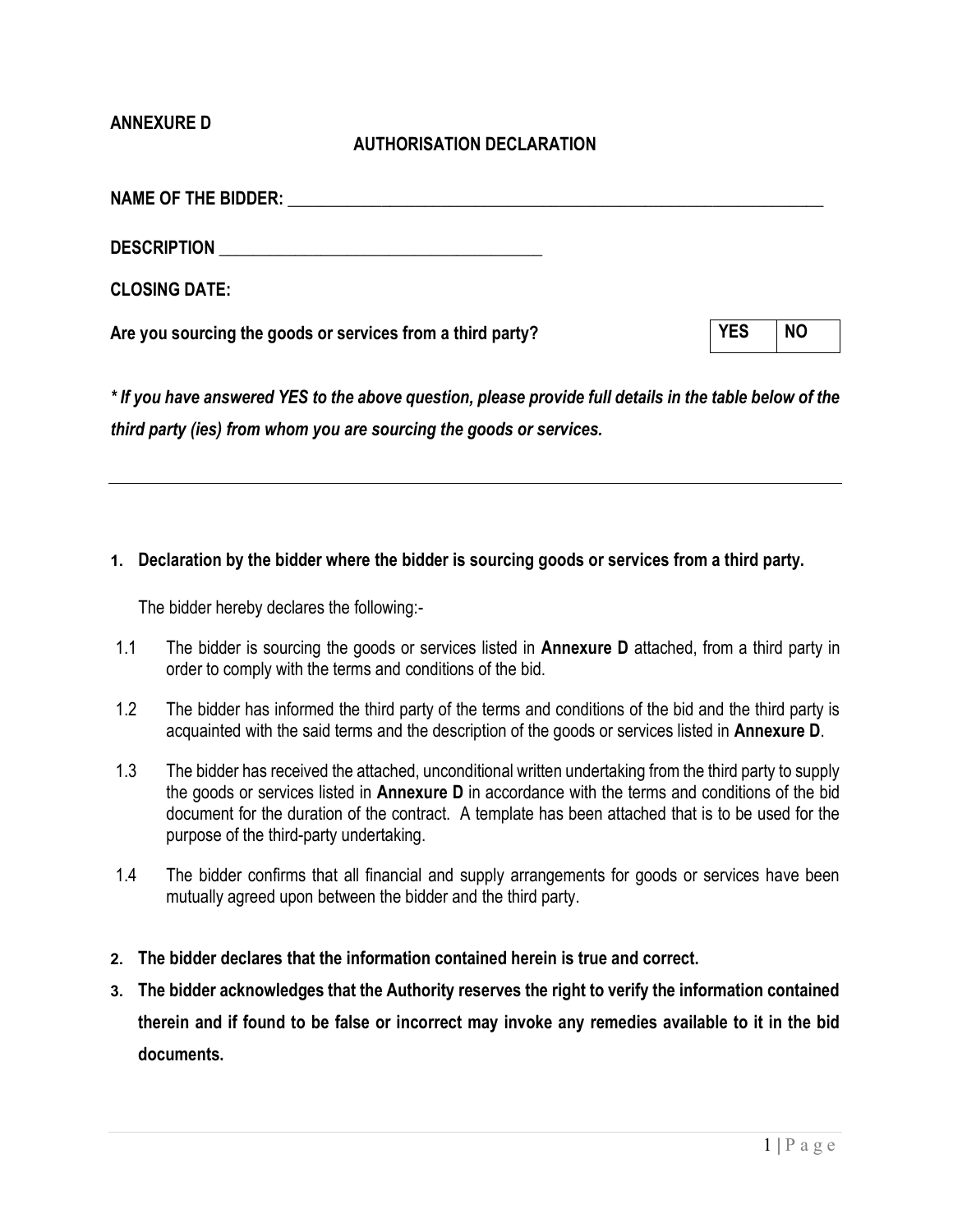| <b>SIGNATURE BY THE BIDDER</b> |  |    |
|--------------------------------|--|----|
|                                |  | 20 |
|                                |  |    |
|                                |  |    |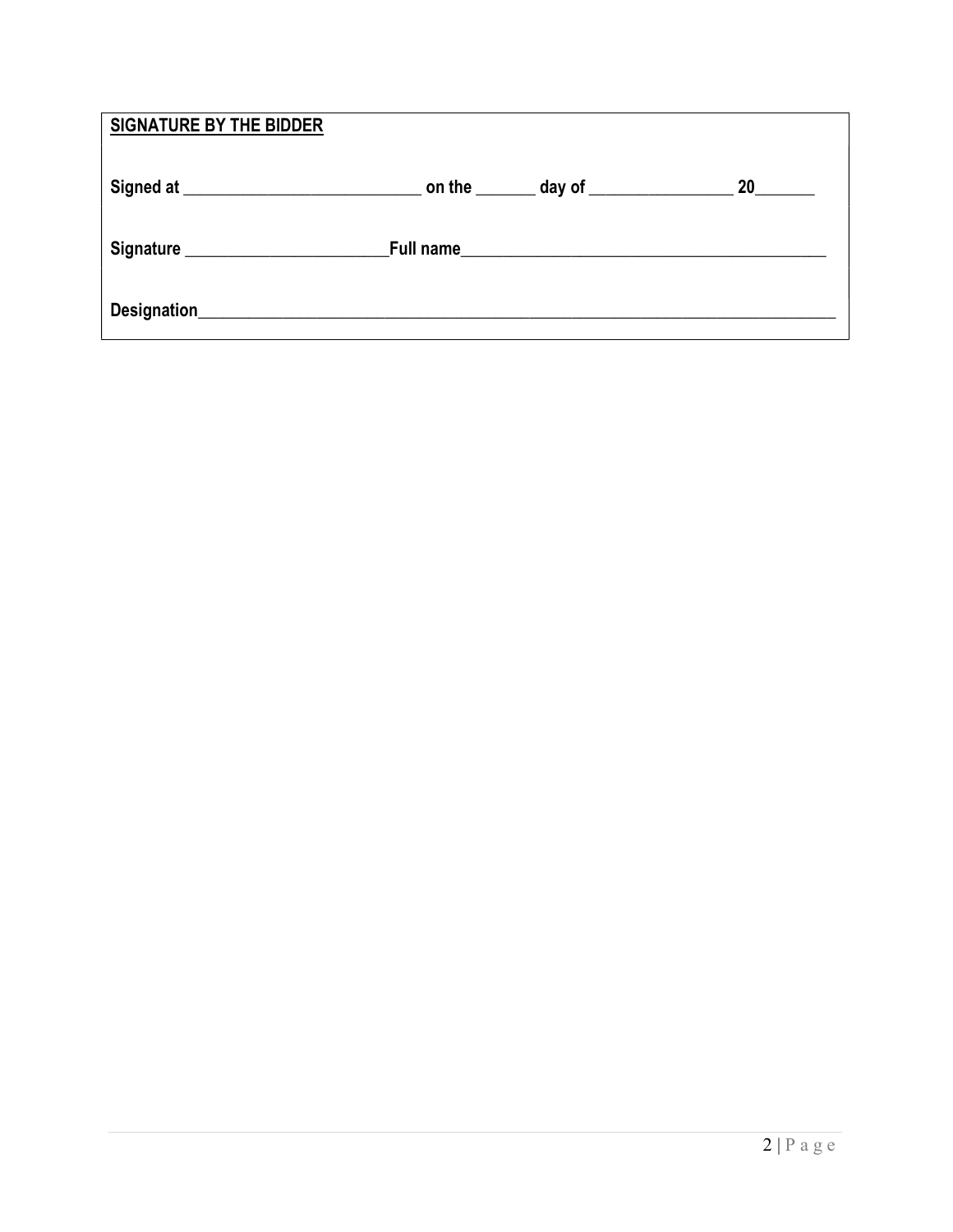# List of goods or services offered

| <b>Bid Item No</b> | <b>Brand Name</b> | Name of the company<br>from where the goods or<br>services will be sourced | Address and contact details of the company from<br>where the goods or services will be sourced |
|--------------------|-------------------|----------------------------------------------------------------------------|------------------------------------------------------------------------------------------------|
|                    |                   |                                                                            |                                                                                                |
|                    |                   |                                                                            |                                                                                                |
|                    |                   |                                                                            |                                                                                                |
|                    |                   |                                                                            |                                                                                                |
|                    |                   |                                                                            |                                                                                                |
|                    |                   |                                                                            |                                                                                                |
|                    |                   |                                                                            |                                                                                                |
|                    |                   |                                                                            |                                                                                                |
|                    |                   |                                                                            |                                                                                                |
|                    |                   |                                                                            |                                                                                                |

(Should the table provided not be sufficient for all the items offered, please provide additional information as an attachment and it must be properly referenced to this document)

Note:

The authorisation letter must be on the official letterhead of the third party A separate letter must be included for each third party The authorisation letter must be addressed to the Bidding Company